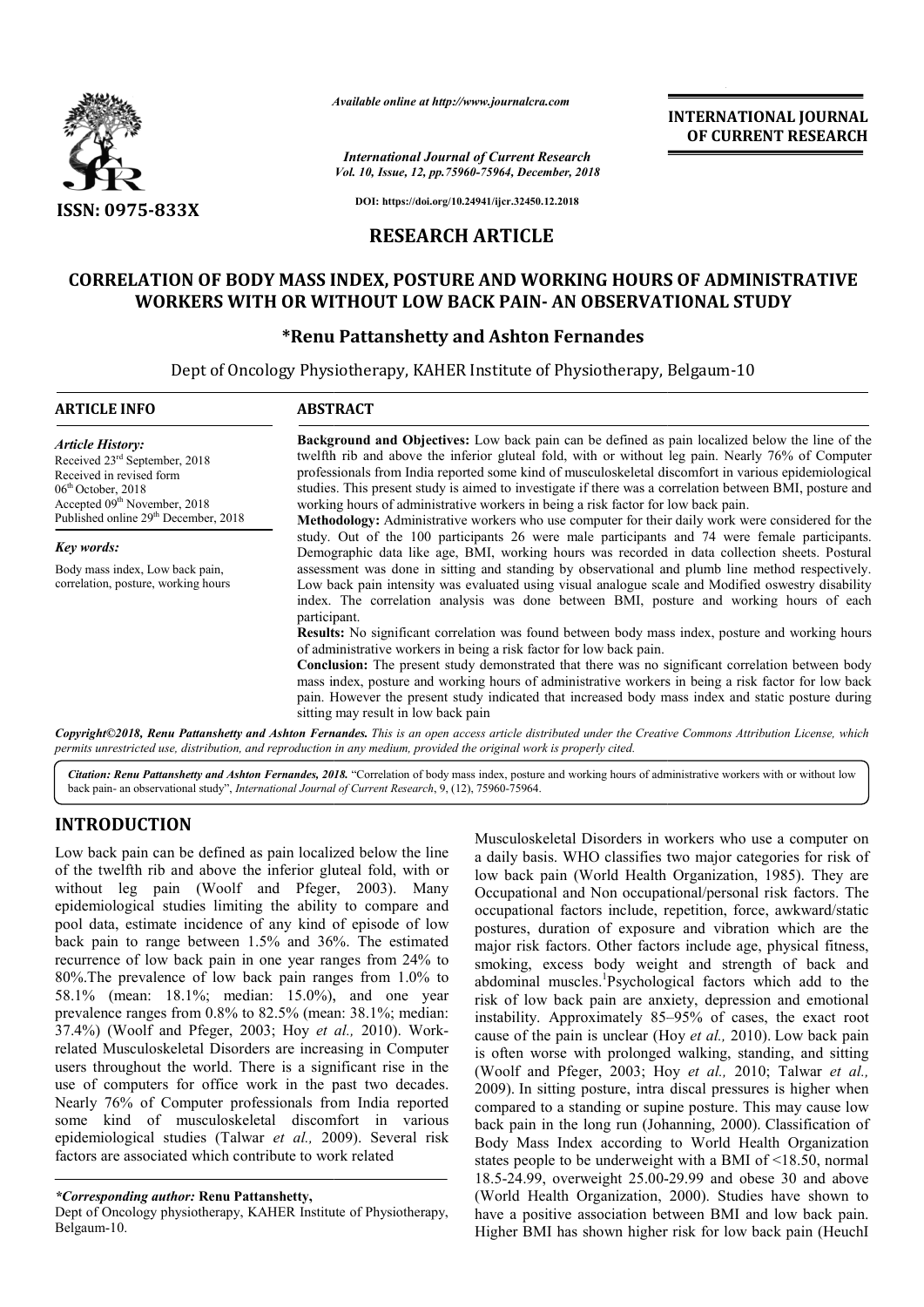*et al.,* 2010). Sedentary lifestyle is also the cause for obesity which in turn leads to musculoskeletal issues such as low back pain (Kim *et al.,* 2015). Low Back pain also occurs due to sprains and strains in the back as a result of static or an awkward posture. Multiple musculoskeletal injuries have demonstrated to evolve from inactivity and static postures (Charpe, 2009). Posture is the normal attitude attained by the body during rest or activity. Most of the administrative workers have to sit for long hours during their work. Sitting for prolonged duration can lead to many postural changes in sitting (Chen *et al.,* 2009). Prolonged sitting in poorly designed chairs with inadequate lumbar support can lead to muscle fatigue of the back and abdomen. According to a study IT Professionals are exposed to the different risk factors associated with low back pain and hence, they are prone to work related Musculoskeletal Discomfort (Wahlström, 2005). Therefore, the workers involved in the administration have high prevalence of Work-related Musculoskeletal Disorders that may be associated with work style as one of the risk factors for developing musculoskeletal discomfort (Sharan *et al.,* 2011).

Low back pain is considered to be related with sitting postural changes and there is a positive relationship between discomfort and the frequency of postural changes during computer work. Physical Inactivity, Inferior fitness and nutrition levels, stress, depressive mood, cognitive functioning are the Psychosocial risk factors at work for LBP. Perceived high pressure on time and workload, low job control, job dissatisfaction, monotonous work, and low support from co workers and management appear to independently increase the risk of low back pain. Occupational risk factors for Low Back pain includes reasons like static muscle load and flexed curvature of the lumbar spine, as both are involved in seated work tasks (Bernard and Putz-Anderson, 1988; Wilder *et al.,* 1988). Computer workers are highly susceptible to the development of musculoskeletal symptoms, with prevalence as high as 50% (Gerr *et al.,* 2001). Work-related physical risk factors such as poor posture, Work related psycho-social factors and Occupational risk factors (Bernard and Putz-Anderson). It is important to identify these risk factors and their correlation ship as a cause for low back pain in order to reduce their prevalence.

## **MATERIALS AND METHODS**

### **Subjects**

Data was collected from administrative workers in a tertiary hospital and educational institutions Study design was a non experimental study. Convenience sampling was used in the study with a final sample size of 100 (n=100). Only administrative workers who use computers as part of their daily work were taken into considerations. Age of the participants was between 25-60 years. Participants with any spinal injuries, pregnancy and abnormalities were excluded from the study. The demographic data such as gender, age, BMI, waist hp ratio, working hours were recorded in data collection sheets.

**Methods of postural assessment:** Postural assessment was done in saggital view for sitting and standing by observational method and plumb line method respectively. In sitting posture the cervical, thoracic and lumbar regions were observed for postural deviations (Fig. No 1).



**Fig. 1.**

In standing posture plumb line was used to assess cervical, thoracic and lumbar postural deviations with regard to the plumb line (Fig. 2).



**Fig. 2.**

Visual analogue scale and Modified Oswestry disability index was used to evaluate the intensity of pain (Takala *et al.,* 2010; Griegel-Morris *et al.,* 1992).

## **RESULTS**

In the present study 69.2% male participants and 52.7% female participants experienced LBP during the duration of the study. The distribution of demographic data on the participants is inferred in Table no.1

| Table 1. Demographic data of all the subjects in the study |  |  |
|------------------------------------------------------------|--|--|
|                                                            |  |  |

| <b>Particulars</b>           | Male             | Female           |
|------------------------------|------------------|------------------|
| Gender (percentage value)    | 26%              | 74%              |
| Age                          | $34.5 \pm 5.96$  | $31.2 \pm 5.71$  |
| Height                       | $161.1 \pm 7.45$ | $157.4 \pm 5.43$ |
| Weight                       | $65.2 \pm 8.70$  | $57.3 \pm 8.04$  |
| <b>BMI</b>                   | $25.36 \pm 3.39$ | $23.16 \pm 2.52$ |
| WaistHipRatio                | $0.89 \pm 0.09$  | $0.79 \pm 0.04$  |
| Duration of work (hours/day) | $7.98 \pm 0.20$  |                  |
| Duration of rest (hours/day) | $1.01 \pm 0.07$  |                  |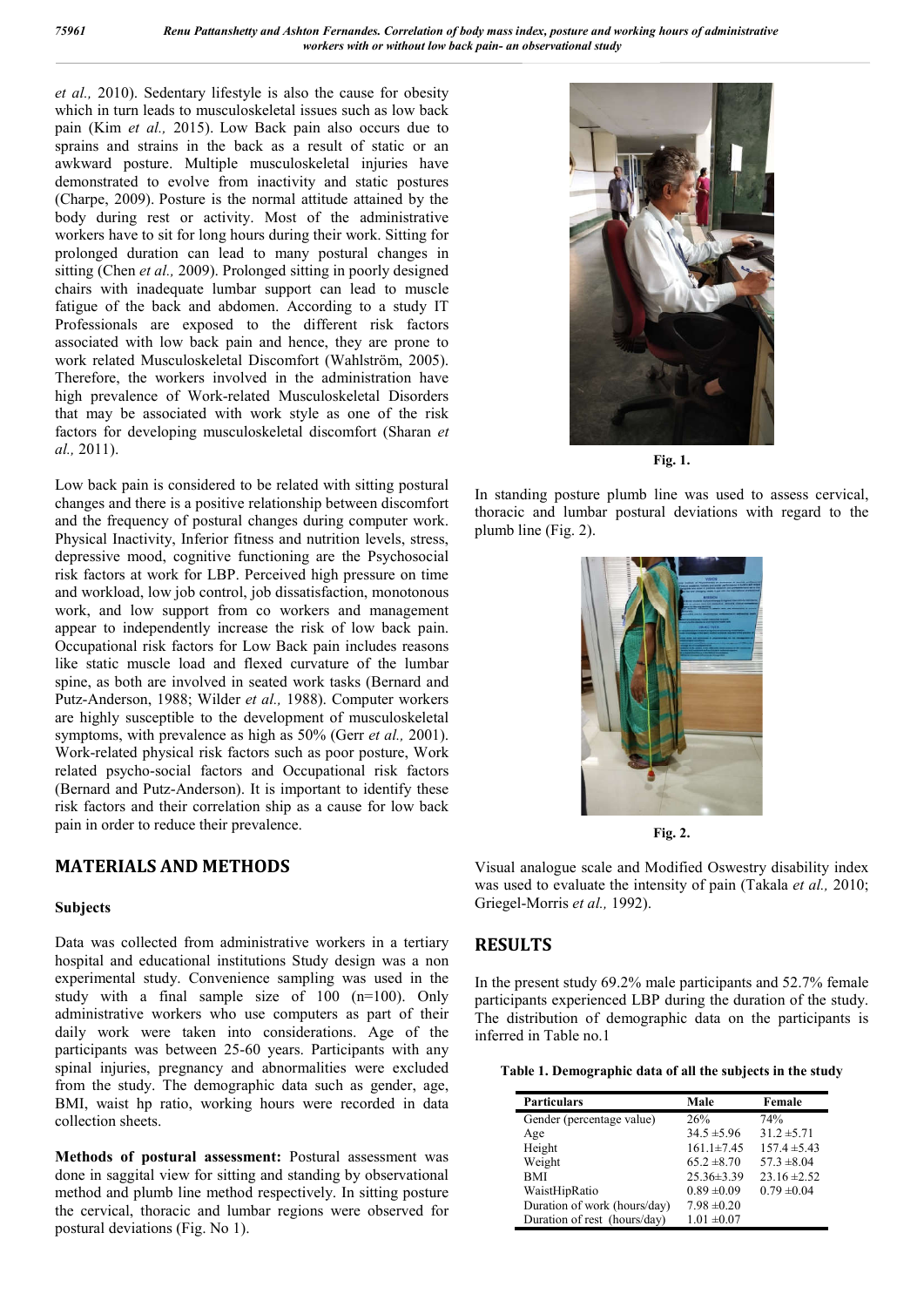| Table 2. Correlation analysis of BMI of all the participants with all outcome variables in the study with or without low back pain |  |
|------------------------------------------------------------------------------------------------------------------------------------|--|
|                                                                                                                                    |  |

| Variable 1 | Variable 2                              | r value | p value  | <b>Association between Var1 &amp; Var2</b> |
|------------|-----------------------------------------|---------|----------|--------------------------------------------|
| BMI        | Duration of work                        | $-0.02$ | 0.453    | Negative & very weak                       |
|            | Duration of rest                        | 0.09    | 0.378    | Positive & very weak                       |
|            | Cervical - ANTERIOR [STANDING]          | $-0.45$ | $0.043*$ | Negative & moderate                        |
|            | Cervical -THROUGH [STANDING]            | $-0.47$ | $0.041*$ | Negative & moderate                        |
|            | Thoracic - ANTERIOR [STANDING]          | $-0.15$ | 0.243    | Negative & weak                            |
|            | Thoracic - THROUGH [STANDING]           | $-0.28$ | 0.147    | Negative & weak                            |
|            | Thoracic - POSTERIOR [STANDING]         | $-0.33$ | 0.157    | Negative & weak                            |
|            | Lumbar - ANTERIOR [STANDING]            | 0.33    | 0.157    | Positive & weak                            |
|            | Lumbar - THROUGH [STANDING]             | 0.21    | 0.241    | Positive & weak                            |
|            | Lumbar - POSTERIOR [STANDING]           | 0.34    | 0.346    | Positive & weak                            |
|            | Cervical - FOWARD NECK [SITTING]        | $-0.41$ | $0.046*$ | Negative & moderate                        |
|            | Cervical - NEUTRAL [SITTING]            | $-0.44$ | $0.039*$ | Negative & moderate                        |
|            | Thoracic - INCREASED KYPHOSIS [SITTING] | $-0.22$ | 0.241    | Negative & weak                            |
|            | Thoracic - KYPHOSIS [SITTING]           | $-0.40$ | $0.041*$ | Negative & moderate                        |
|            | Lumbar - DECREASED LORDOSIS [SITTING]   | 0.02    | 0.453    | Positive & very weak                       |
|            | Lumbar- INCREASED LORDOSIS [SITTING]    | $-0.10$ | 0.355    | Negative & weak                            |
|            | Lumbar-LORDOSIS [SITTING]               | $-0.29$ | 0.255    | Negative & weak                            |
|            | *Significant at 5% level $[p < 0.05]$   |         |          |                                            |

#### **Statistical analysis**

Correlation of BMI with working hours and rest time.

The correlation of BMI with duration of work was not significant as the r value was -0.02, which indicates a negative correlation. The p value was 0.453which indicated a very weak and negative correlation. Correlation of BMI with rest showed a positive correlation with the r value 0.09 and the p value was 0.378 which indicated a positive and weak correlation between BMI and rest time.

#### Correlation of BMI with standing posture

The correlation of BMI with the cervical region anterior to the plumb line was negative and moderate as the r value was -0.45 and the p value was0.043. The Correlation of BMI with cervical region passing through the plumb line was also negative and moderate with the r value being calculated as - 0.47 and p value being 0.041. The correlation of BMI with thoracic region was negative and weak with the following r and p values. The correlation of BMI with thoracic region anterior to the plumb line showed r value of 0.15 and p value of 0.243. The thoracic region through the plumb line showed r value of 0.28 and p value of 0.147. Thoracic region posterior to the plumb line showed r value of 0.33 and p value of 0.157. The correlation of BMI with lumbar region was positive and weak with the following values. The correlation of BMI with lumbar region anterior to the plumb line showed r value of 0.33 and p value of 0.157. The lumbar region passing through the plumb line showed r value of 0.21 and the p value of 0.241. The lumbar region posterior to the plumb line showed r value of 0.34 and the p value of 0.346

#### The correlation of BMI with sitting posture

The correlation of BMI with cervical forward neck posture was negative and moderate correlation with the r value calculated as -0.41 and the p value calculated as 0.046. Similarly the cervical region in neutral position showed negative and moderate correlation with r value -0.44 and p value 0.039. The correlation of BMI with increased thoracic kyphosis in sitting was negative and weak with r value calculated as -0.22 and p value 0.241. The correlation of BMI with thoracic kyphosis was negative and moderate with r value -0.40 and p value 0.041. Correlation of BMI with decreased lumbar lordorsis was

positive and very weak with the r value calculated as 0.02 and the p value calculated as 0.453. The correlation of BMI with increased lumbar lordosis was negative and weak with r value calculated as -0.10 and p value 0.355. The correlation of BMI with lumbar lordosis was negative and weak with r value of - 0.29 and p value of 0.255. The correlation analysis is summarised in table No.2

#### **DISCUSSION**

The present study evaluated the correlation of BMI, posture and working hours of administrative workers with or without LBP in 100 administrative workers. The results of the present study did not show any significant correlation between BMI, posture and working hours of administrative workers, which suggests that correlation of BMI, posture and working hours may not be a strong indicator for the cause of the presence of In this study 44% of the administrative workers reported LBP. Out of the 44%, the total percentage of male participants who complained of LBP was 69.2% while 52.7% of female participants complained of LBP during the duration of the study. Similarly in a study conducted by P Shahul Hameed, to study the study work related low back pain in IT workers who use the computer as their daily working tool found 54% male employees and 42% female employees who reported LBP. The mean percentage was 51%. The study concluded that low back pain is a major musculoskeletal disorder among IT professional including those using video display terminals for their work.<sup>2</sup> In the present study the correlation of BMI with posture for low back pain was weak. Majority of the participants with low back pain had foward neck and increased thoracic kyphosis. Similarly in a study conducted by. Lis AM to study the association of siting with occupational LBP stated that sustained awkward sitting posture such as a slouched posture or sitting with rounded and protracted shoulders can result in higher intra discal pressure and may be injurious to spinal postural health. Hence, awkward postures while sitting has been described as possible risk factors for the presence of LBP (Lis *et al.*, 2007). The negative correlation between sitting posture and BMI could be due to the fact that most of the administrative workers were provided with proper office chairs for sitting. The chairs could be adjusted for height and lumbar support which could be beneficial in providing better comfort while sitting and thus reducing awkward positions sustained during long hours of sitting. Also the subjects are free to move in between their working hours and are not confined to one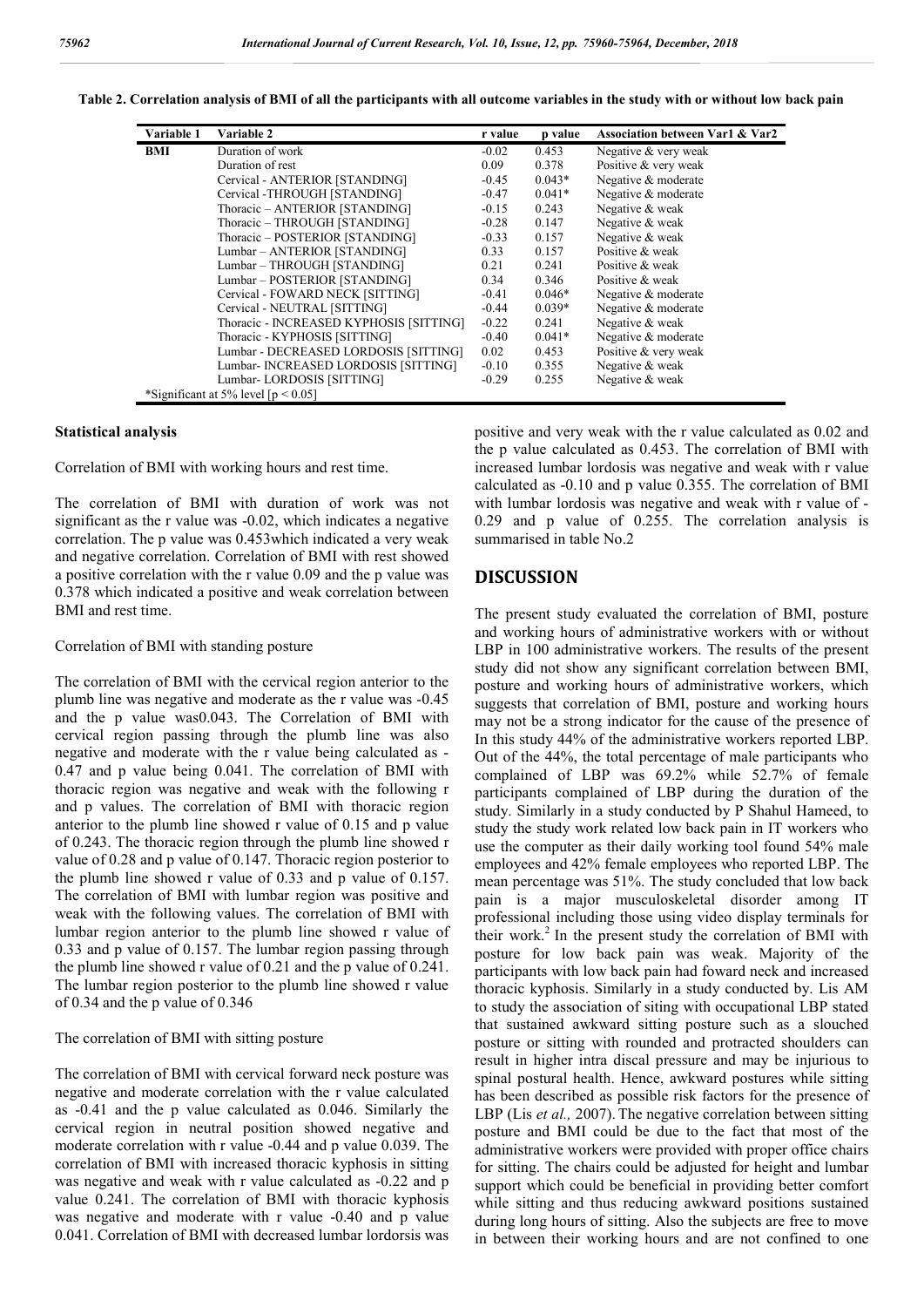position continuously. In the present study there was no significant relationship between BMI and postural changes in standing. Mitchell T, evaluated the regional changes in the lumbar spinal posture and influence of LBP found no relation found between BMI and regional postural changes in the spine (Mitchell *et al.,* 2008). A meta-analysis conducted to find the association between obesity and low back pain, assessed the association between overweight/obesity and low back pain. Ninety-five studies were reviewed and 33 included in the meta-analyses. In cross-sectional studies, obesity was associated with increased prevalence of low back pain in the past 12 months. The study concluded that obese individuals with increased BMI have a higher risk to develop low back pain (Shiri *et al.,* 2009).

In the present study suggest that there in more prevalence of low back pain in individuals with higher BMI values compared to others. The present study the average working time of the participants with low back pain was calculated to be 7.98 hours per day. The average rest time was calculated to be 1.01 hours per day. Similarly in a study conducted b Tyson A.C, studied the effects of prolonged sitting on the passive flexion stiffness of the lumbar spine suggested that changes in the passive flexion stiffness of the lumbar spine may increase the risk of low back injury after prolonged sitting and may contribute to low back pain in sitting (Beach *et al.,* 2005). In the present study the long duration of sitting during working hours could contribute to the postural changes in the participants which may lead to low back pain. The visual analogue scale (VAS) is a simple and frequently used method for the assessment of variations in intensity of pain. In clinical practice the percentage of pain relief, assessed by VAS, is often considered as a measure of the efficacy of treatment.<sup>29</sup> In the present study the VAS was taken to measure the intensity of LBP in the participants complaining of LBP. The pain intensity was calculated at rest as well as during activity/movement. The average score at rest was 2.0 out of 10, similarly the average score during activity was 2.62 out of 10. The VAS scale was taken horizontally as suggested by a study done to evaluate the Visual Analouge scale in chronic low back pain individuals in different settings. The horizontal position is more reliable than the vertical orientation as suggested by the study (Ogon *et al.,*  1996). The MODQ scale was used to evaluate the intensity of low back pain in the present study. According to a study which compares the MODQ scale to the Quebec Back Pain disability scale suggested that MODQ is superior to the Quebec back pain disability scale. The study suggested that MODQ scale is more responsive than Quebec back pain disability scale.<sup>36</sup> In the present study, the average MODQ score for participants with low back pain was 14.88%. This indicated minimal disability caused due to low back pain

### **Conclusion**

The present study conclude that there is no significant correlation between BMI, posture and working hours of administrative workers with or without low back pain. The study also suggested that with increased BMI and inappropriate sitting posture during working hours could be a risk factor for low back pain.

## **REFERENCES**

Beach TA, Parkinson RJ, Stothart JP, Callaghan JP. 2005. Effects of prolonged sitting on the passive flexion stiffness of the in vivo lumbar spine. *The Spine Journal,* 1;5(2):145- 54.

- Beach TA, Parkinson RJ, Stothart JP, Callaghan JP. 2005. Effects of prolonged sitting on the passive flexion stiffness of the in vivo lumbar spine. *The Spine Journal,* 1;5(2):145- 54.
- Bernard BP, Putz-Anderson V. Musculoskeletal disorders and workplace factors; a critical review of epidemiologic evidence for work-related musculoskeletal disorders of the neck, upper extremity, and low back.
- Bernard BP, Putz-Anderson V. Musculoskeletal disorders and workplace factors; a critical review of epidemiologic evidence for work-related musculoskeletal disorders of the neck, upper extremity, and low back.
- Charpe NA. 2009. Reducing back pain and increasing performance in software professionals*. International NGO Journal,* 30; 4(3):066-9
- Chen SM, Liu MF, Cook J, Bass S, Lo SK. 2009. Sedentary lifestyle as a risk factor for low back pain: a systematic review. *International archives of occupational and environmental health,* 82(7):797-806.
- Fritz JM, Irrgang JJ. 2001. A comparison of a modified Oswestry low back pain disability questionnaire and the Quebec back pain disability scale. *Physical therapy,* Feb 1;81(2):776-88.
- Gerr F, Marcus M, Ortiz D. 2001. Musculoskeletal disorders among VDT operators. NIOSH, Bethesda (GA), 82.
- Griegel-Morris P, Larson K, Mueller-Klaus K, Oatis CA. 1992. Incidence of common postural abnormalities in the cervical, shoulder, and thoracic regions and their association with pain in two age groups of healthy subjects. *Physical therapy,* 1;72(6):425-31.
- Hakala PT, Rimpelä AH, Saarni LA, Salminen JJ. 2006. Frequent computer-related activities increase the risk of neck–shoulder and low back pain in adolescents. *The European Journal of Public Health,* 8;16(5):536-41.
- Hameed PS. 2013. Prevalence of work related low back pain among the information technology professionals in India a cross sectiojal study. *Int J Sci Technol Res,* 2(7):80-5
- Han TS, Schouten JS, Lean ME, Seidell JC. 1997. The prevalence of low back pain and associations with body fatness, fat distribution and height. *International Journal of Obesity,* 21(7):600.
- HeuchI, Hagen K, Heuch I, Nygaard Ø, Zwart JA. 2010. The impact of body mass index on the prevalence of low back pain: the HUNT study. *Spine*, 1;35(7):764-8
- Hoy D, Brooks P, Blyth F, Buchbinder R. 2010. The epidemiology of low back pain. *Best practice & research Clinical rheumatology,* 1;24(6):769-81.
- Ishizaki M, Yamada Y, Morikawa Y, Noborisaka Y, Ishida M, Miura K, Nakagawa H. 1999. The relationship between waist-to-hip ratio and occupational status and life-style factors among middle-aged male and female Japanese workers. *Occupational medicine,* 1;49(3):177-82.
- Jin K, Sorock GS, Courtney TK. 2004. Prevalence of low back pain in three occupational groups in Shanghai, People's Republic of China. *Journal of Safety Research,* 1;35(1):23-8
- Johanning E. 2000. Evaluation and management of occupational low back disorders. *American journal of industrial medicine,* 37(1):94-111.
- Kim JY, Park YH, An EN. 2015. The relationship between lifestyles and obesity of workers in Korea. *International journal of Control and Automation,* 8(10):349-60
- Leboeuf–Yde C, Kyvik KO, Bruun NH. 1999. Low back pain and lifestyle. Part II—obesity: information from a